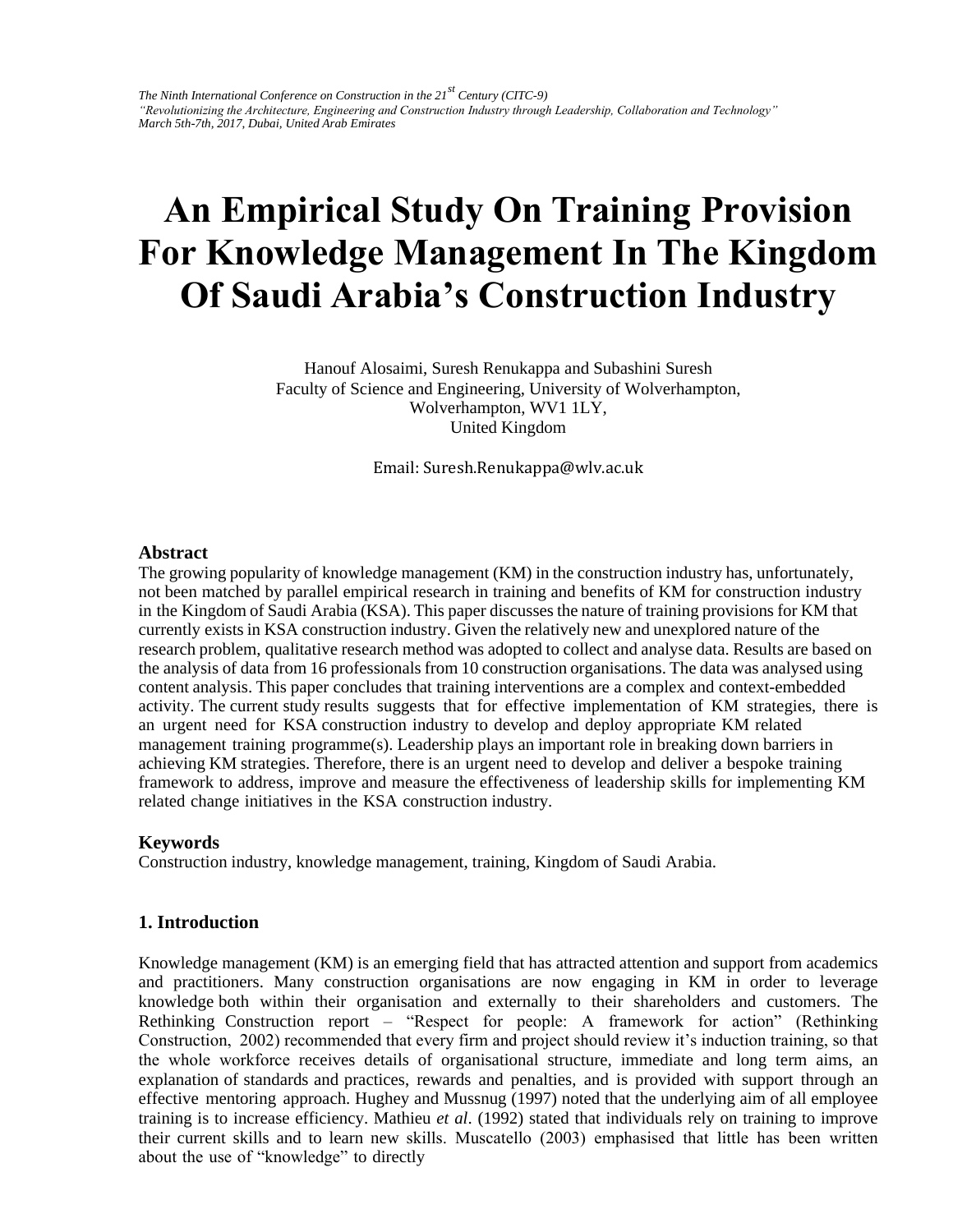serve the training needs of the firm. It is necessary to understand the difference between training and education prior to the need for training in knowledge management initiatives in the construction industry (Bordeianu, 2015). In distinguishing training from education, Morris (1971) considers training as the "use of specific learning, often with the use of techniques that can be identified and continually improved". For education, he noted that it is "a broader process of personal change in abilities and attitudes which may take place independently of its application of work".

The Oxford English Dictionary (2016) defines training as teaching (a person or animal) a particular skill or type of behaviour through regular practice and instruction. The operational definition for training in this study adopts Armstrong's (1996) definition, which purports that training usually refers to learning a specific task or job, the skills and behaviours of which are specifically defined, whereas development is an ongoing process involving changing people. This implies that training is more of a mechanistic process, which is jobcentred, while development involves educating the workforce, which is person-centred (Fryer, 2004). It is important to note this distinction in order not to use the terms interchangeably resulting in confusion.

Anecdotal evidence and empirical results from Curran and Stanworth (1981) suggest that the lack of training in firms hinders growth. By reading a document or manual about their jobs and the organisation, and by reflecting upon it, trainees can internalise the explicit knowledge written in such documents to enrich their tacit base (Nonaka and Toyama, 2003).

Thiry (2004) suggests that training programmes are embedded into a complex context where cultural and competitiveness issues are often at odds with each other. Ulrick (1997) suggested that organisations need to be able to capture the tacit knowledge of its employees and to do this effectively, it is argued that management needs to involve and engage employees fully in the activities of the organisation. For this study, Knowledge Management (KM) can be defined as an essential part of the long-term strategy of any organisation for retaining the complete knowledge of their every aspect. Various construction organisations in Kingdom of Saudi Arabia (KSA) are engaged in the KM strategies for leveraging knowledge within the organisation and across the value chain. For successful KM implementation, it is essential for the KSA construction organisations to establish knowledge networks and develop an effective mechanism for knowledge mapping, capturing, and sharing (Swieringa and Wierdsma, 1992).

Considering the prevailing and emerging political and economic conditions in KSA, the Vision 2030 presents several upcoming opportunities for the growth and development of the country. Such opportunities also highlight the need for inculcating effective KM practices within the organisations to enhance the skills, ability and knowledge among the employees to be able to take advantage of the growth opportunities increase their profitability and sustainability (Fakeeh, 2016). In this respect, the Vision 2030 emphasises three pillars, firstly, the position of KSA to be central to the Arabian and the Islamic countries; secondly, determination of the country to emerge as a global investment powerhouse and transform the unique strategic location of the country into an international centre that connects the three continents of Europe, Asia and Africa (Construction Industry Training Board, 1988). The focus in these areas opens numerous opportunities of growth and expansion for the organisations, which can capitalise on such opportunities by harnessing knowledge among the employees (Fakeeh, 2016).

The construction industry of KSA is able to obtain the complete knowledge of their workers. The management of construction industry is completely engaged and involved in all the organisation's activities. The industry follows the process of capturing and gathering essential business knowledge from groups and individuals for improving the competitiveness of the organisation (Small Business Gateway, 2003). This KM process of the KSA construction industry offers various opportunities to these organisations for improving the methodologies of their projects and reducing costs and time of construction work. Thus, the KM is proved to be highly essential for the growth of organisations of Saudi Arabia (Whittom and Roy, 2009). In consideration of emerging Saudi economic and political conditions, the Saudi Vision 2030 provides various opportunities for the development as well as the growth of this country. These opportunities are the outcome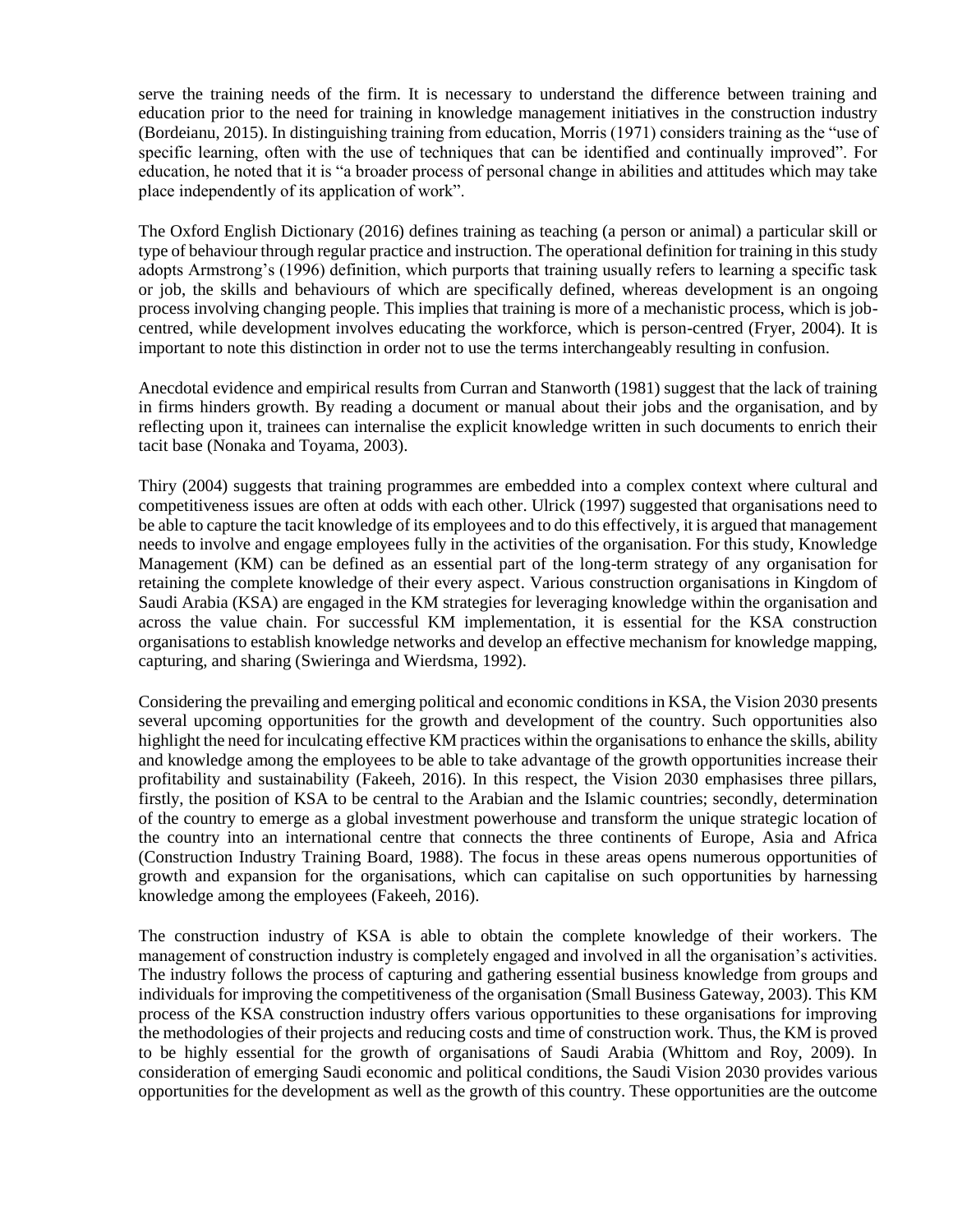of efficient practices of knowledge management within the construction and other industry of Saudi Arabia.

Based on the literature review on training, there seems to suggest that there is lack of training geared towards KM initiatives in the KSA construction industry. Therefore, empirical results on the nature of training for KM in the KSA construction industry is analysed and reported in this paper. Prior to it, research methodology is discussed.

## **2. Research Methodology**

Gable (1994) argued that an explorative qualitative approach is better suited to study a nascent research field and gain valuable initial insights, rather than large scale surveys. Insights from initial expert interviews also make a strong case against large scale quantitative surveys, due to aversion in responding to questionnaire surveys, and a high tendency to give socially desirable responses, thereby, threatening the validity of responses (Collis and Hussey, 2003). Given the complexity of KM issues and the paucity of comparable research in the area, qualitative research methodology was adopted. Primary data was collected through semistructured interviews. Indeed, semi-structured interviews were selected, due to flexibility they afford whilst still allowing detailed responses (Smart et al., 2014). A purposive sampling technique was used in order to achieve representativeness. A purposive sampling technique involves drawing samples that are both easily accessible and willing to participate in a study (Tashakkori and Teddlie, 2010).

To ensure greater dependability and transferability (Creswell, 2009), a total of 16 professionals from 10 KSA construction organisations were interviewed. The sample included directors, advisers and managers responsible for KM strategies implementation in their respective organisations. The interviews lasted between 30 and 90 minutes. The format of these interviews was face-to-face, and the transcripts were recorded and supplemented with field notes as appropriate. The analysis of the interviews was undertaken using Content Analysis.

Fraenkel and Wallen (2003) noted that content analysis is a study of textual messages of human behaviour in an indirect way. This helps researchers generalise findings, predict the future, understand attitudes, values and cultural patterns of an organisation or an industry or a country. In the study, coding of the transcribed documents involved open coding of meaning units, that is, words, phrases, sentences, paragraphs, which essentially involved labelling concepts. The emerging concepts were mapped into themes. Threats to validity were minimised through triangulation of data collection methods (interviews, internal and external documents) and verification of the initial thematic codes by participants, where they judged the accuracy of data collected, though not its conclusions. The unit of analysis adopted for this study was the KSA construction industry, and the embedded unit of assessment was the 'individual employee'.

# **3. The nature of training provision that currently exist for KM in KSA**

During the semi-structured interviews in this current study, the subject of training was raised, i.e. "in your organisation, is there any specific KM specific training programme in place"? The interviews with 16 professionals from 10 construction organisations revealed seven types of KM specific training strategies adopted in the KSA construction organisations (see Table 1).

In this study, 63% (10 of the 16) of the interviewees asserted that they had a training programmes specifically designed for KM implementation. Most often cited topics under the KM training programmes include: drivers for KM, strategies, sharing knowledge, identifying knowledge and storing knowledge. The interviewees also revealed instances where members of staff had to submit reports after attending external training. In one of the organisations, external training was encouraged, for which employee's

paid 20% of the training fee and the remaining 80% was paid by the organisation. For instance, one of the interviewees in the current study had attended the training course titled, "improving business performance through knowledge management initiatives". The interviewee further noted that he now fully realises the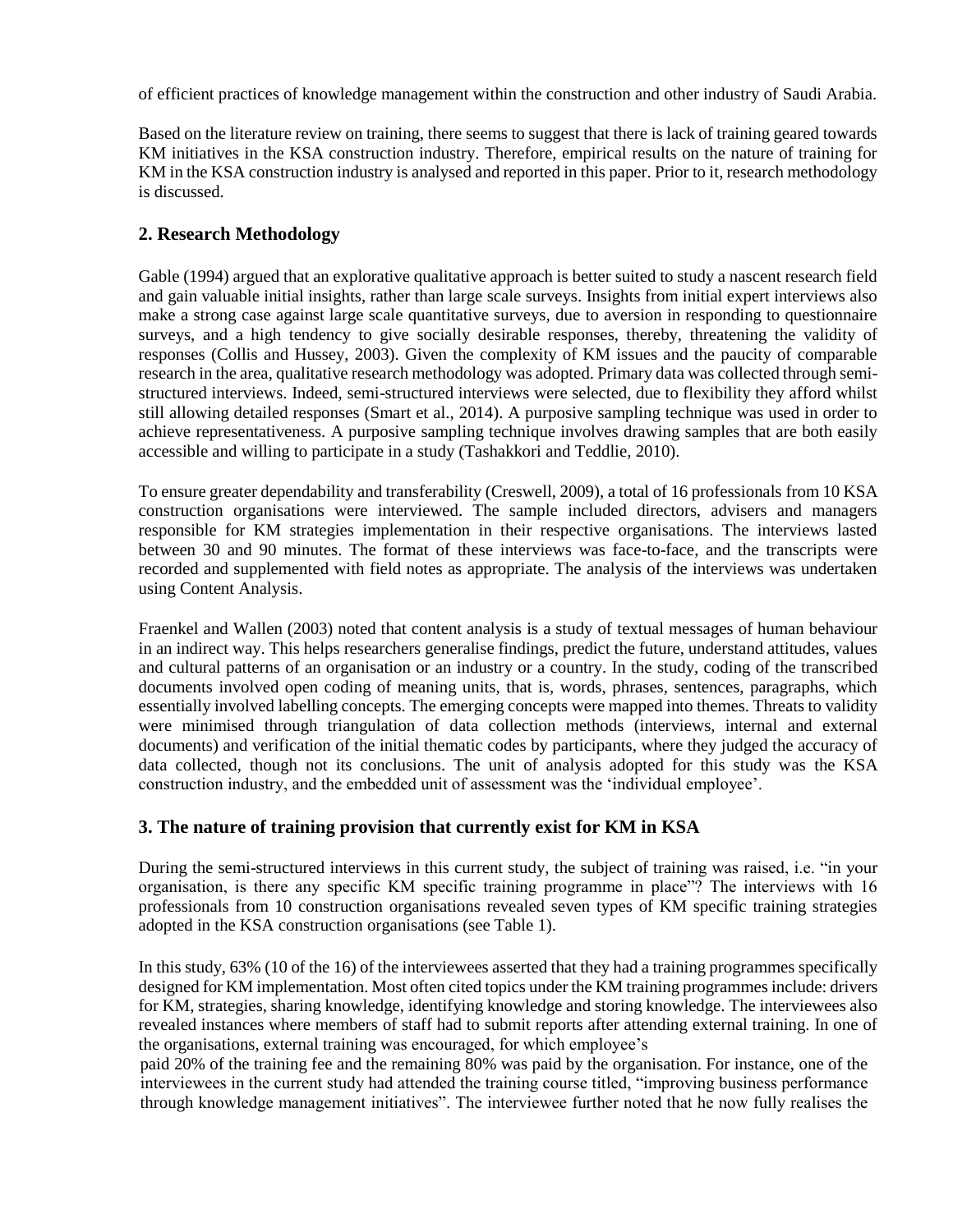importance of knowledge and the amount of key knowledge available within his organisation. He also thought that training within organisation, for KM, is very important and would be adopting mentoring as part of knowledge capture initiative.

| <b>SI</b><br>N <sub>0</sub> | <b>Current KM specific training strategies</b>   | Total number of<br>intervieweescited<br>$(N = 16)$ | Percentage of<br>interviewees<br>cited $(\% )$ |
|-----------------------------|--------------------------------------------------|----------------------------------------------------|------------------------------------------------|
|                             | Training programmes specifically designed for KM | 10                                                 | 63%                                            |
|                             | Communication                                    | g                                                  | 56%                                            |
|                             | Time management skills                           | 6                                                  | 37%                                            |
| 4                           | Training on-the-job                              | 6                                                  | 37%                                            |
|                             | Mentoring                                        | 3                                                  | 19%                                            |
| 6                           | Leadership skills                                |                                                    | 19%                                            |
|                             | Client management                                |                                                    | 19%                                            |

In other organisation, one of the interviewees suggested that they had in-house training for KM. The UK based Construction Industry Training Board (1988) (CITB) study which shows that most construction organisations prefer in-house training courses to external courses. Findings from this study suggest that nearly 28 years after the CITB study, the attitude towards in-house training has not changed. Three reasons given for in-house training on KM are:

- $\Box$  In-house courses are cheaper than external courses
- $\Box$  In-house courses are directly geared towards meeting the objectives/needs of the organisation
- $\Box$  There seemed to be very little or no external courses focused on KM

However, 37% (6 of the 16) interviewees stated that they did not have any training (a specific to KM). The reasons stated were: KM in construction industry is a specialised area and to the best of their knowledge; no external training providers offered courses in this area; Professionals had to make a case why particular training was important and how it would help the organisation. Hence, 6 interviewees said that they lacked the awareness of KM benefits and did not present a case to their management to attend KM training course. For instance, one of the interviewees stated that:

"Employees training programmes demand a significant investment in terms of both financial and human resources. Training can also take up a great deal of time which could adversely effects schedules and deadlines".

This was further emphasised by another organisation's manager who noted that training was a waste of time and did not feel the need to attend training because he felt he was too busy dealing with urgent tasks for the day-to-day survival of his organisation. Furthermore, interviewee noted that professionals in the construction industry are usually recruited because they are experienced and familiar with the industry; therefore there was no need for training specific to KM.

A literature review indicated that training for KM in specific business settings, had not been fully developed (Muscatello, 2003). The current study results suggests that for effective implementation of KM strategies, there is an urgent need for KSA construction industry to develop and deploy appropriate KM related management training programme(s). The challenge, therefore, is for business schools and training consultants to bridge the wide gap in the market place. Continuing Professional Development (CPD) programme(s) and executive training programme(s) are valuable ways to raise knowledge management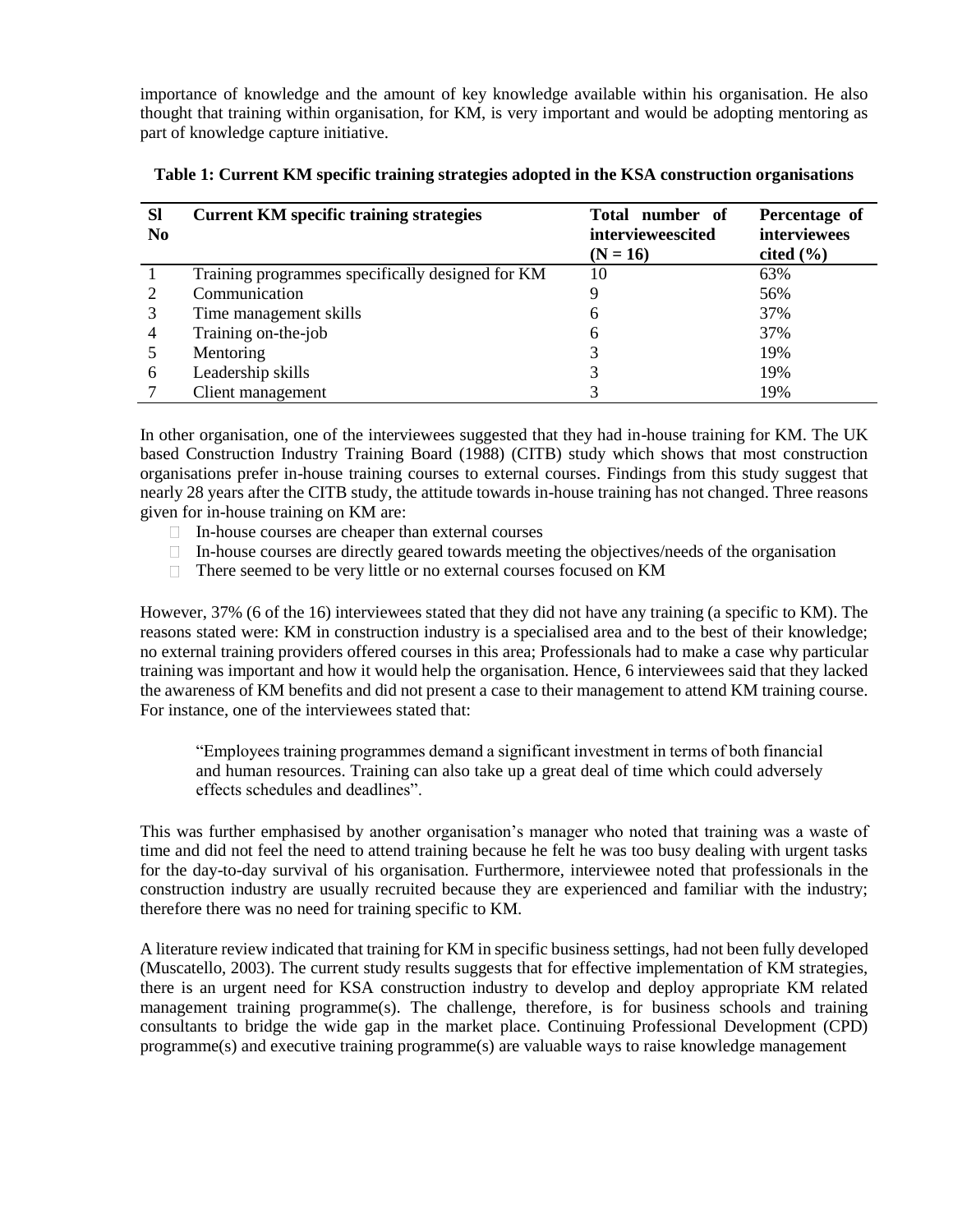awareness. Education and training programmes should be re-orientated to cover aspects of knowledge, data and information; KM processes, technology and people; managing construction stakeholder knowledge; critical success factors; and benefits of KM strategies. The education and training should be dynamic and adaptable to the increasing changing needs of business, society and people at large.

In this study, 56% (9 of the 16) interviewees noted that they had a communication related training programmes. Most of these interviewees noted that communication training on the job is the most crucial factor. The interviewees stated that a wide range of communication related training programmes are undertaken by them to train the manager and the staff members within the organisation. Such training is said to be helpful for improving the skills and knowledge of the employees and improves their overall performance. For instance, one of the interviewees stated that:

"we have a perception that investment in communication skills will enables organisations to get an edge among the clients base."

Analysis of the above statement reveals that development of the communication skills and abilities of the employees is directly related to overall performance and client satisfaction for the organisation.

In this study, 37% (6 of the 16) interviewees noted that they had a time management related training programmes. For instance, one of the interviewees stated that:

"Properly implemented time management training programmes can help in harnessing their skills, building confidence and creating well-developed client services".

Analysis of the above statement reveals that development of the time management skills and abilities of the employees is directly related to overall performance and client satisfaction for the organisation.

The study findings are also in alignment with the literature which states asserts that employee communication and time management training pays a highly significant role in the improving the performance and the productivity of the employees. Such consistent training programmes also serve to be useful in enhancing the knowledge, attitudes of the employees, skills, thereby encouraging the growth and development of the employees skills (Nassazi, 2013; Hafeez and Akbar, 2015; Facteau,et al. 1995.).

In this study, 37% (6 of the 16) interviewees noted that they had a on the job training and 19% (3 of the 16) interviewees noted that they had a mentoring scheme. For instance, one of the interviewees noted that:

"Some of the most critically important training programs include communication skills, leadership training, mentoring and on the Job training".

Similarly, other interviewee stated that:

"On the job training, mentoring, communication skills, customer service etc. are the training and education programs we have for the employees within our company. Our organisation beliefs on the job training can provide employees with more knowledge hence supports it."

The study findings thus indicate the application of on the job training, mentoring and skills development as the key training activities currently undertaken by the organisations to impart skills and knowledge to the employees. For instance, the examination of the literature on the role of mentoring reveals that it serves as a highly pertinent strategy to improve the performance of the employee and the organisation. The literature has also highlighted that unlike other training methods, mentoring relationship with the manager enables a close supervision that helps in developing skills, gaining knowledge and address gaps in the current ability (DeMik, 2007; OPM, 2008; Elnaga and Imran, 2013; Allen et al., 2004). These findings indicate the significance of mentoring for improving the performance of the employees and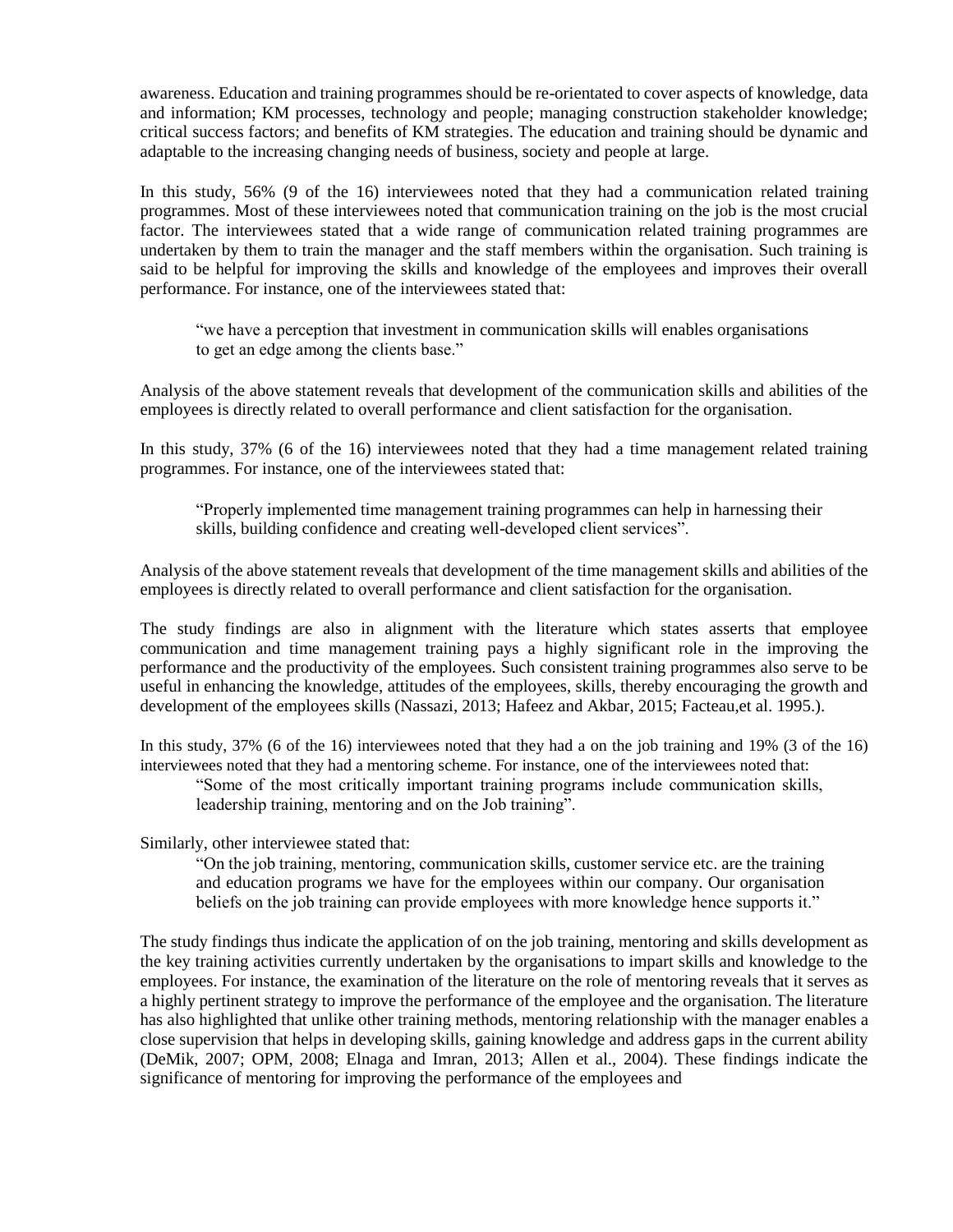supporting the learning and development of motivated employees who are seeking to gain professional and personal growth.

The findings of the interview further revealed that leadership skills (19%) are also considered to be current KM specific training programmes. Leadership skills development is as a key training method currently adopted by the small number of interviewed organisations. The literature also identifies leadership as an effective method as it encourages the employees to inculcate essential skills related to decision making and exploring adequate solutions for the emerging challenges with higher efficiency (Jahenzeb and Bashir, 2013; Kraus and Wilson, 2012). Based on these findings, it can be interpreted that leadership skills are useful and efficacious methods currently adopted by the organisations in their training programmes that has a positive impact on KM within the KSA construction organisations. However, the lack of leadership skills is one of the most important challenges organisations face in implementing KM related change initiatives.

In this study, 19% (3 of the 16) interviewees noted that they had a client management related training programmes which is of the crucial factors that influence KM within an organisation. In this respect, one of the interviewees noted that the role of client/customer services as a part of training programme, and thus makes a key impact on the contribution of the KM initiatives. In this respect, the literature also confirms with these findings and asserts that effective training in delivering high level client/costumer service plays a key role in enhancing KM within an organisation and thus highlights the significance of the role of human resource on KM (Clardy, 2012; Baldwin, Magjuka and Loher, 1991). Further, the findings of the interview also revealed that the KM has a significant impact on the employees in gaining skills for providing efficient client/customer services and thus enhances the overall productivity of the organisation.

# **4. Conclusions**

The paper indicates that training interventions are a complex and context-embedded activity. It requires the consideration of different issues discussed in a holistic way. The current study results suggest that for effective implementation of KM strategies, there is an urgent need for KSA construction industry to develop and deploy appropriate KM related management training programme(s). The challenge, therefore, is for business schools and training consultants to bridge the wide gap in the market place. Continuing Professional Development (CPD) programme(s) and executive training programme(s) are valuable ways to raise knowledge management awareness.

Leadership plays an important role in breaking down barriers in achieving KM goals – barriers such as tunnel vision, past practice, old ideas and cultural frameworks that together combine to discourage new visions of the future. Leadership is about preparing organisation with a KM vision and values that resonate with the team, all employees, and key stakeholders. Therefore, there is an urgent need to develop and deliver a bespoke training framework to address, improve and measure the effectiveness of leadership skills for implementing KM related change initiatives in the KSA construction industry.

The KM should not only focus on the specific knowledge to be captured and transferred between individuals but should also address strategic concerns at group and organisational levels. Therefore, construction organisations in the KSA must also hone in on these basic modern day truths and implement KM training programmes which focus both on tacit and explicit knowledge. To gain competitive advantage, it is necessary for KSA construction industry to recognise and use a blend of ICT and non-ICT based KM techniques and technologies. It is advisable to use conventional, simple, low cost, and easy to use with minimum training needs KM techniques and technologies such as mentoring and on-the-job training strategies.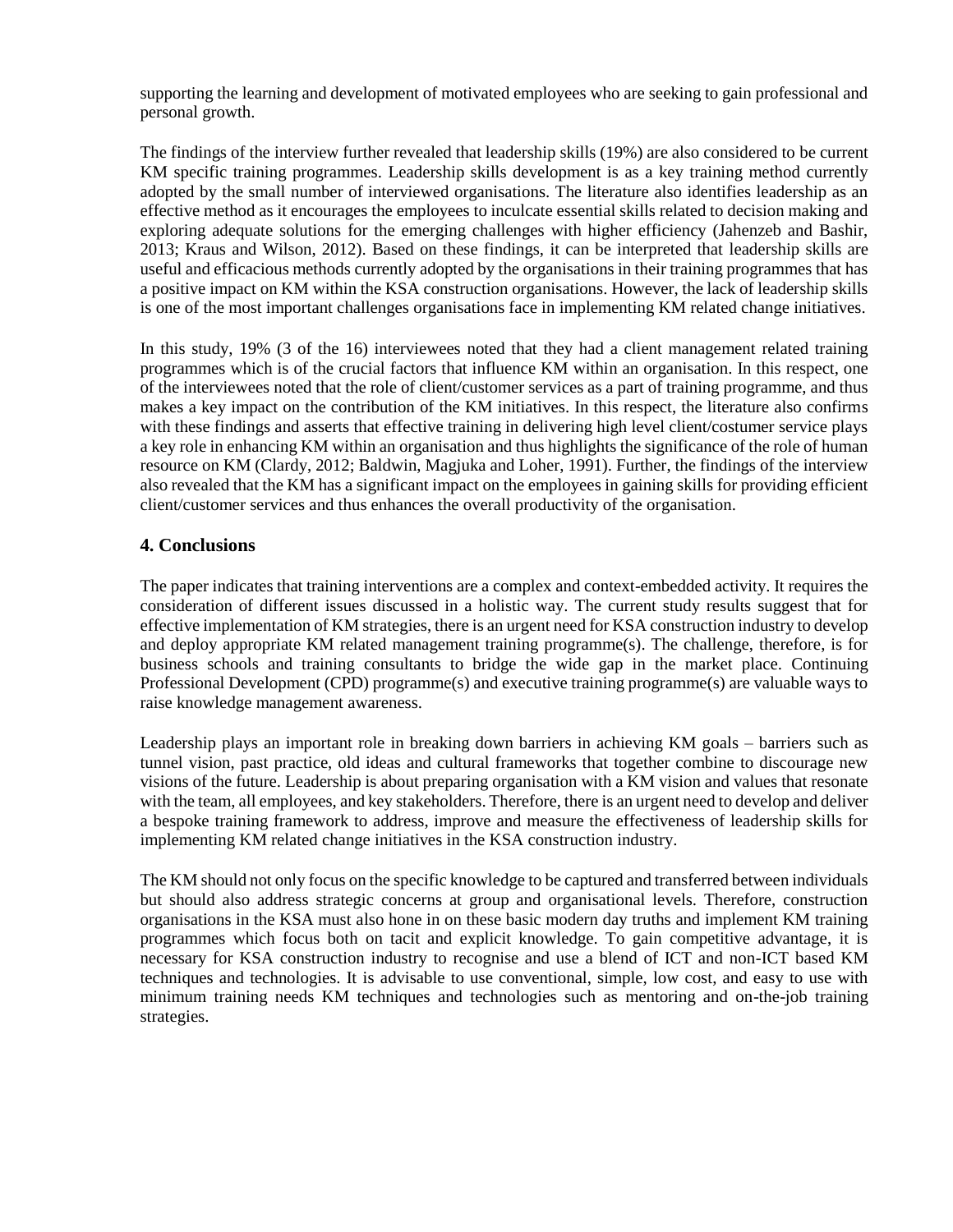### **5. References**

- Allen, T.D., Poteet, M.L., Eby, L.T., Lentz, E. and Lima, L. 2004. "Career benefits associated with mentoring for proteges: A meta-analysis". Journal of Applied Psychology 89, pp. 127-136.
- Armstrong, M. 1996. A Handbook of Personnel Management, 6th Ed. London: Kogan Page.
- Baldwin, T.T., Magjuka, R.J. & Loher, B.T. 1991. "The perils of participation: effects of choice of training on trainee motivation and learning". *Personnel Psychology* 44, pp. 51-66.
- Bordeianu, O.M. 2015. The role of knowledge management and knowledge management strategies within learning organisations. *Ecoforum* 4, pp. 147-154.
- Clardy, A. 2012. The Management Training Tool Kit: 35 Exercises to Prepare Managers for the Challenges They Face Every Day. New York: Pearson Publications.
- Collis, J. & Hussey, R. 2003 Business Research: A Practical Guide for Undergraduate and Postgraduate Students, 2<sup>nd</sup> Ed. New York: Palgrave MacMillan
- Construction Industry Training Board. 1988. Survey of supervisory and management training needs in the U.K. Construction Industry 1(2).
- Creswell, J.W. 2009. Research Design: Qualitative, Quantitative, and Mixed Methods Approaches, 3rd Edition. California: Sage Publications.
- Creswell, J.W. 2014. Research Design: Qualitative, Quantitative, and Mixed Methods Approaches. New York: Sage Publications.
- Curran, J. & Stanworth, J. 1981. "The social dynamics of the small manufacturing enterprises". *Journal of Management Studies* 18(2), pp. 141-158.
- DeMik, J.R. 2007. Coaching, counselling and mentoring: A strategic need in training and development. [Online]. Available at: [http://files.eric.ed.gov/fulltext/ED504505. \[](http://files.eric.ed.gov/fulltext/ED504505)Accessed 15th November 2016].
- Elnaga, A. & Imran, A. 2013. The effect of training on employee performance. *European Journal of Business and Management* 5(4), pp. 137-147.
- Facteau, J.D., Dobbins, G.H., Russell, J.E., Ladd, R.T. & Kudish, J.D. 1995. "The influence of general perceptions of the training environment on pretraining motivation and perceived training transfer". *Journal of Management* 21(1), pp. 1-25.
- Fakeeh, K.A. 2016. KSA 2030 Vision (Kingdom of Saudi Arabia's 2030 project) and its focus on families and students. *International Journal of Computer Applications* 149, pp. 46-48.
- Fraenkel, J. R., and Wallen, N. E. 2003. How to Design and Evaluate Research in Education, 5th Edn. New York: MacGraw-Hill.
- Fryer, B. 2004. The Practice of Construction Management, 4th Edition. London: Sage.
- Gable, G.G. 1994. "Integrating case study and survey research methods: an example in
- information systems". *European Journal of Information Systems* 3(2):pp. 112-126.
- Hafeez, U. & Akbar, W. 2015. Impact of Training on Employees Performance. [Online]. Available at: [www.macrothink.org/journal/index.php/bms/article/download/7804/6355. \[](http://www.macrothink.org/journal/index.php/bms/article/download/7804/6355)Accessed 15th November 2016].
- Hughey, M. & Mussnug, N. 1997. "Designing effective employee training programmes". *Training for Quality* 5 (2), pp. 52–57.
- Jahenzeb, K. & Bashir, N.A. 2013. Training and development program and its benefits to employees and organisation: A conceptual study. *European Journal of Business and Management* 5(2), pp. 243-252.
- Kraus, A.J. & Wilson, C.N. 2012. Leadership development for organisational success. [Online]. Available at: [http://www.siop.org/WhitePapers/Visibility/LeadershipDevelopment.pdf/ \[](http://www.siop.org/WhitePapers/Visibility/LeadershipDevelopment.pdf)Accessed 15th November 2016].